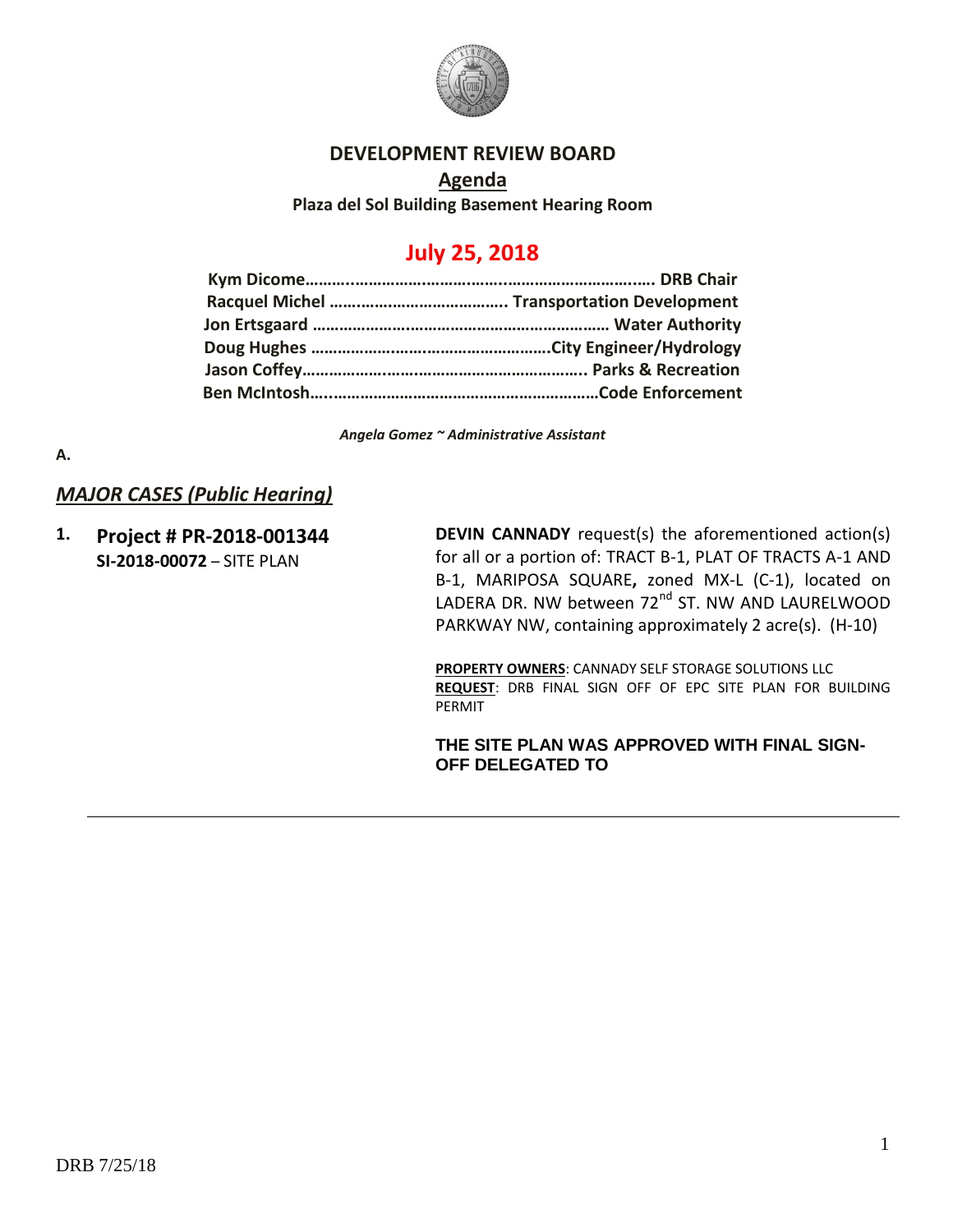# **2. Project# PR-2018- 001195 (1007140) SD-2018-00037 –**SITE DEVELOPMENT PLAN FOR SUBDIVISION (18EPC-10010) **SD-2018-00020 –** SKETCH PLAT

**MRWM** agent(s) for **CITY OF ALBUQUERQUE PARKS & RECREATION** request(s) the above action(s) for all or a

portion of Tracts 1-C-1 & 1-C-2, JUAN TABO HILLS UNIT 3A**,**  zoned NR-PO-B, located on MONACHOS RD SE between JUAN TABO BLVD SE and VIA POSADA SE, containing approximately 27 acre(s). (M-22) *[Deferred from 6/13/18, 7/11/18, 7-25-18]*

**PROPERTY OWNERS**: CITY OF ALBUQUERQUE **REQUEST**: DRB SIGN-OFF OF EPC SITE DEVELOPMENT PLAN FOR SUBDIVISION (3-8-2018) AND A SKETCH PLAT FOR REVIEW AND COMMENT

**THE SITE PLAN FOR SUBDIVISION WAS APPROVED WITH FINAL SIGN-OFF DELEGATED TO** 

**THE SKETCH PLAT WAS REVIEWED AND COMMENTS WERE PROVIDED**

# *MINOR CASES (Public Meeting)*

**3. Project# 1008830 18DRB-70118** AMENDED SITE DEVELOPMENT PLAN **(11EPC-40073)** 

THE GROUP agent(s) for NAZISH LLC request(s) the above action(s) for all or a portion of Tract(s) 3E, **TOWN OF ATRISCO GRANT Unit(s) A,** zoned SU-1 for C-2 Uses and Campground, excluding Package Liquor Sales, located on VOLCANO RD NW between 98TH NW ST and 102ND ST NW containing approximately 5.8 acre(s). (K-8) *[deferred from 4/11/18. 4/18/18, 5/2/18, 5/16/18]*

**PROPERTY OWNERS**: M + RIZWANA QURAISHI **REQUEST**: AMENDMENT TO AN APPROVED SITE DEVELOPMENT PLAN PRIOR TO IDO EFFECTIVE DATE

**THE AMENDED SITE PLAN WAS APPROVED WITH FINAL SIGN OFF DELEGATED TO**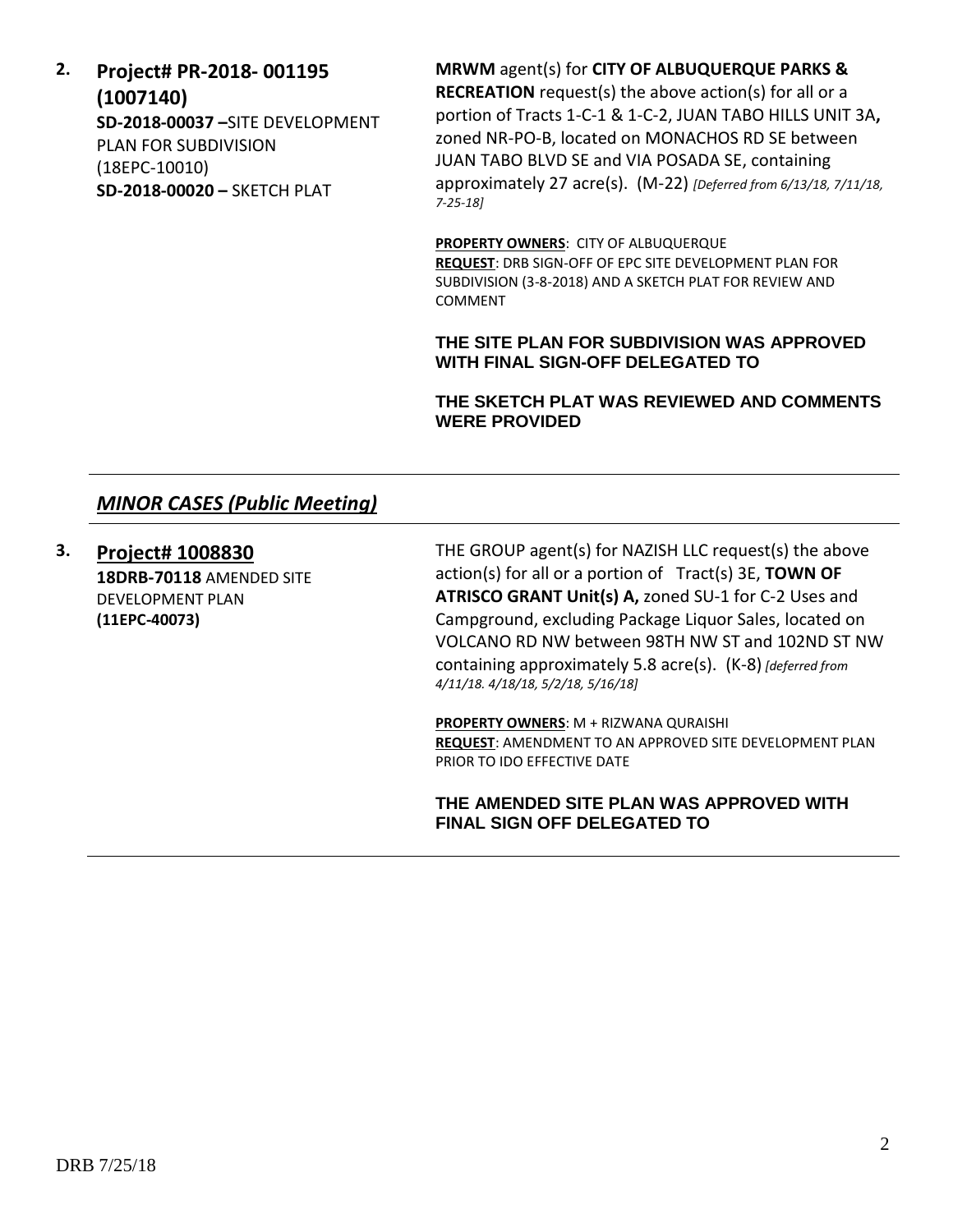| 4. | Project# PR-2018-001322<br>(1001440)<br>SI-2018-00061- SITE DEVELOPMENT PLAN<br><b>FOR BUILDING PERMIT</b><br>(17EPC-40053) | TIERRA WEST, LLC agent(s) for PALO ALTO. INC. request(s)<br>the aforementioned action(s) for all or a portion of Tract D-<br>3A, COORS CENTRAL NORTH, zoned NR-BP (SU-1), located<br>at 303 COORS BLVD NW, containing approximately .5631<br>$\text{acre}(s)$ . (K-10) [deferred from 7/18/18]                                                                                                                                                                                                                                       |
|----|-----------------------------------------------------------------------------------------------------------------------------|--------------------------------------------------------------------------------------------------------------------------------------------------------------------------------------------------------------------------------------------------------------------------------------------------------------------------------------------------------------------------------------------------------------------------------------------------------------------------------------------------------------------------------------|
|    |                                                                                                                             | PROPERTY OWNERS: ALVARADO DEVELOPMENT LLC<br>REQUEST: DRB SIGN-OFF OF EPC SITE DEVELOPMENT PLAN FOR<br><b>BUILDING PERMIT</b>                                                                                                                                                                                                                                                                                                                                                                                                        |
|    |                                                                                                                             | THE SITE PLAN FOR BUILDING PERMIT WAS<br>APPROVED WITH FINAL SIGN-OFF DELEGATED TO                                                                                                                                                                                                                                                                                                                                                                                                                                                   |
| 5. | Project# 1000111<br>18DRB-70097 MINOR - PRELIMINARY/<br><b>FINAL PLAT APPROVAL</b>                                          | <b>SANDIA LAND SURVEYING LLC agent(s) for</b><br><b>NEATHERWOOD PARTNERS</b> request(s) the above action(s)<br>for all or a portion of Tract(s) B, ALTURA COMPLEX, zoned<br>MX-T/PD (SU-1 for O-1 Uses and SU-1 PRD and Office<br>Development) located at 4101 INDIAN SCHOOL RD NE<br>between CARLISLE BLVD NE and WASHINGTON ST NE<br>containing approximately 6.967 acre(s). (H-17) [deferred from<br>4/4/18, 4/11/18, 4/18/18, 7/18/18]<br>PROPERTY OWNERS: NETHERWOOD PARTNERS<br>REQUEST: DIVIDE 1 EXISTING LOT INTO 2 NEW LOTS |
|    |                                                                                                                             | WITH THE SIGNING OF THE INFRASTRUCTURE LIST<br><b>DATED:</b><br>THE PRELIMINARY/FINAL PLAT WAS APPROVED                                                                                                                                                                                                                                                                                                                                                                                                                              |

**WITH FINAL SIGN OFF DELEGATED TO** 

*SKETCH PLAT*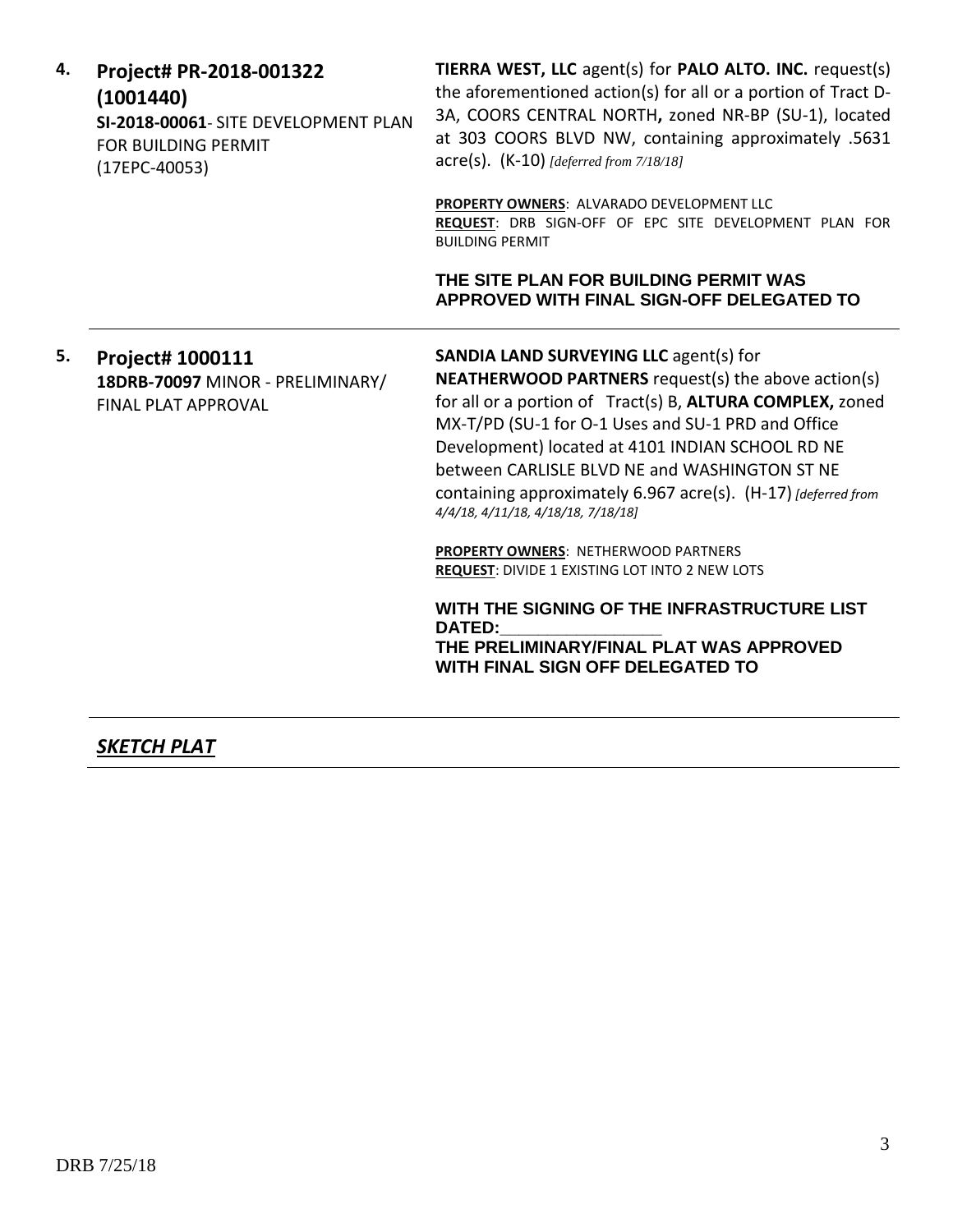**6. Project # PR-2018-001331 (1006008) SD-2018-00040**- SKETCH PLAT

**RAVEN'S WING CONSULTING, LLC** agent(s) for **WESTWAY HOMES LLC** request(s) the aforementioned action(s) for all or a portion of: TR A-6-B PLAT OF TRS A-6-A, A-6-B & A-6-C MESA DEL SOL INNOVATION PARK (A REPL OF TR A-6 MESA DEL SOL INNOVATION PARK) A6B, MESA DEL SOL INNOVATION PARK**,** zoned PC located near STRYKER RD SE, and south of STIEGLITZ AVE SE, containing approximately 30.0155 acre(s). (R-16 + S-16)

**PROPERTY OWNERS: HEKTAR LLCC/O HUNTINGTON GROUP REQUEST**: CREATION OF 135 LOTS FOR SINGLE FAMILY HOMES – PREVIOUSLY APPROVED PP EXPIRED 2014

### **THE SKETCH PLAT WAS REVIEWED AND COMMENTS WERE PROVIDED**

|  | 7. Project # PR-2018-001346             | ARCH + PLAN LAND USE CONSULTANTS agent(s) for V.                                   |
|--|-----------------------------------------|------------------------------------------------------------------------------------|
|  | (1000682)<br>SD-2018-00044- SKETCH PLAT | <b>MOD LLC</b> request(s) the aforementioned action(s) for all or<br>a portion of: |
|  |                                         | $*$ 001 020 TRAILEN ALBILAC LOT A BLOCK 20                                         |

004 029TRA UB N ALBU AC LOT 4, BLOCK 29, Subdivision: N ABQ ACRES TR A UNIT B Address: 99999 ALAMEDA BLVD NE, Albuquerque, NM

Location Description: \* 005 029TRA UB N ALBU AC LOT 5, BLOCK 29, SUBDIVISION N ABQ ACRES TR A UNIT B Subdivision: N ABQ ACRES TR A UNIT B Address: 99999 ALAMEDA BLVD NE, Albuquerque, NM

Location Description: \* 006 029TRA UB N ALBU AC LOT 6, BLOCK 29, SUBDIVISION N ABQ ACRES TR A UNIT B Subdivision: N ABQ ACRES TR A UNIT B Address: 99999 ALAMEDA BLVD NE, Albuquerque, NM